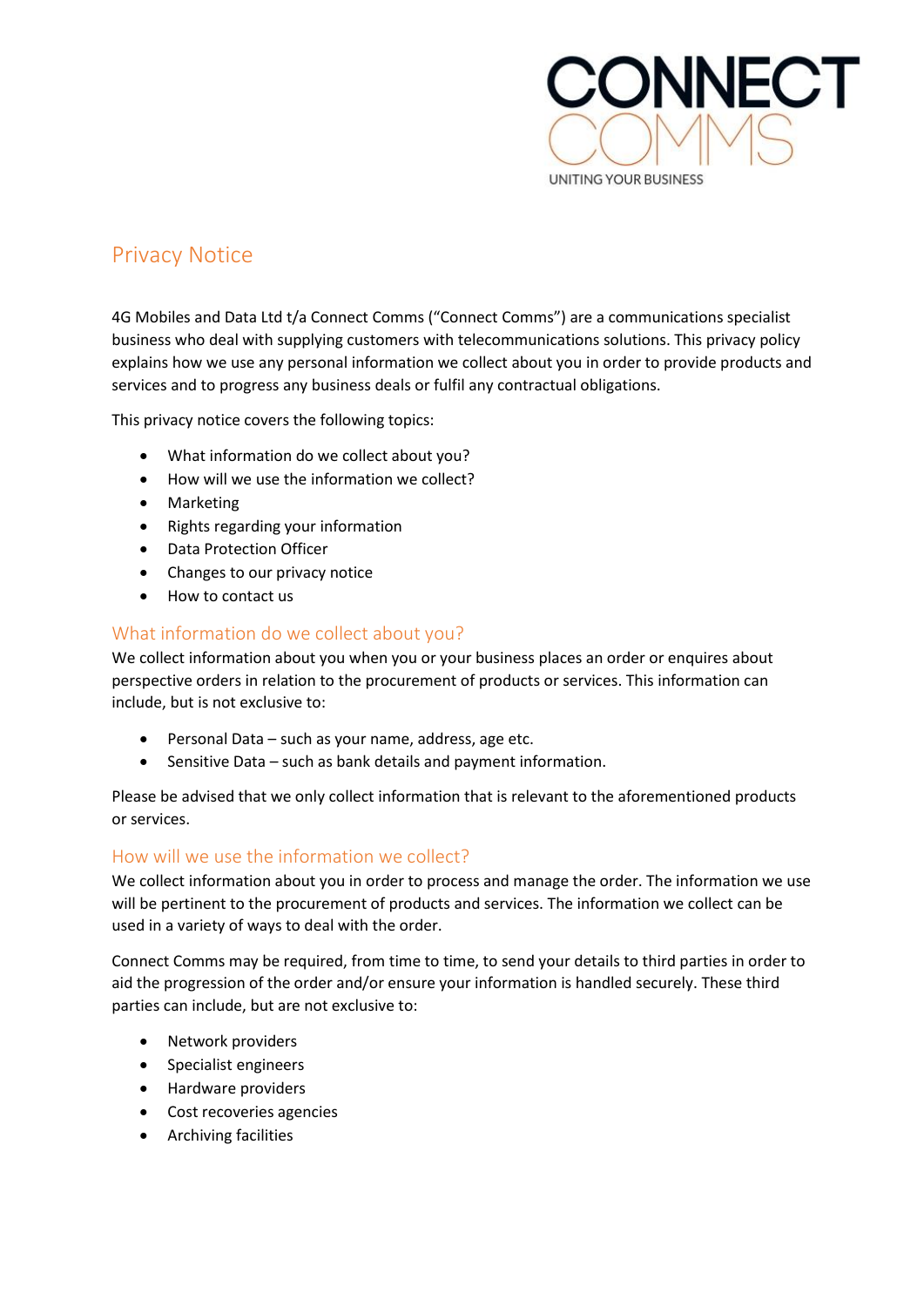

Connect Comms will not share your information with any unauthorised parties, either within or outside of the organisation without prior communication informing you of such.

## Retention Periods

Per the Limitations Act 1980, our files are kept for a minimum period of 6 years from the date that your business with us is closed. There are certain circumstances where records or files may be kept for longer than 6 years.

If you would like further information regarding this, please contact our Data Protection Officer using the below listed contact information.

## Marketing

We will not use your information for marketing purposes unless you have explicitly given your consent for us to do this. If you no longer wish for your information to be used for the purposes of marketing, please review your rights in the 'Rights regarding your information' section.

## Rights regarding your information

Under data protection legislation you have the right to:

- Request a copy of the information that we hold about you
- Request any information we hold about you is corrected if it is incorrect and/or inaccurate.
- Request that the processing of your information is restricted
- Request that your information is 'erased' from our records

Please be advised that there is no charge for an initial request for a copy of the information we hold about you, however subsequent requests will require a £10.00 administration fee to be paid.

If you wish to exercise your above listed rights, please submit a request to Connect Comms using the contact information detailed in the 'How to contact us' section of this document. We will review each request submitted on a case by case basis and you will be advised on the outcome of your request in writing. Connect Comms reserves the right to reject your request if necessary.

# Data Protection Officer

In order to align with General Data Protection Regulations and the Data Protection Act 2018 we have assigned a specialist Data Protection Officer, within our business, to deal with Data Protection policies, processes and data subject queries.

Information on how to contact our Data Protection Officer can be found in the 'How to contact us' section.